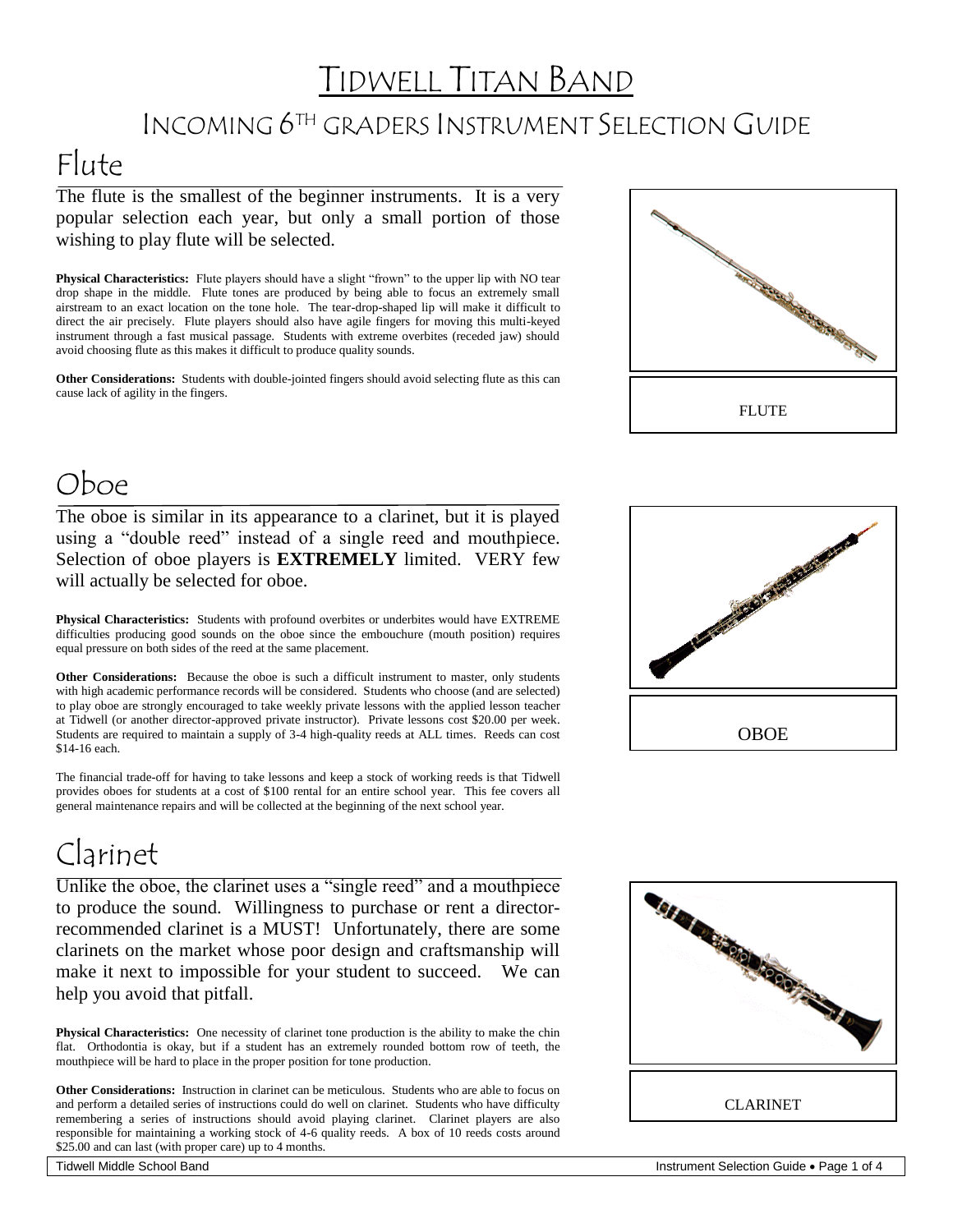# TIDWELL TITAN BAND INCOMING 6TH GRADERS INSTRUMENT SELECTION GUIDE

#### Bassoon

The bassoon is the largest instrument in the woodwind family. It is similar to the oboe in the fact that it uses a double reed to produce the sound. **VERY** few students will be selected to play Bassoon.

**Physical Characteristics:** A slight overbite is okay for students wishing to play bassoon, however, a student with an under bite should avoid bassoon. Agile thumbs are a necessity for playing bassoon proficiently as well as a medium or greater hand span.

**Other Considerations:** Like the oboe, the bassoon is such a difficult instrument to master, only students with high academic performance records will be considered. Students who choose (and are selected) to play bassoon are strongly encouraged to take weekly private lessons with the applied lesson teacher at Tidwell (or another director-approved private instructor). Private lessons cost \$20.00 per week. Students are required to maintain a supply of 3-4 high-quality reeds at ALL times. Reeds can cost \$14-16 each.

Again, the financial trade-off for having to take lessons and keep a stock of working reeds is that Tidwell provides bassoons for students at a cost of \$100 rental for an entire school year. This fee covers all general maintenance repairs and will be collected at the beginning of the next school year.

## Alto Saxophone

The alto saxophone gives the impression of being both a brass AND woodwind instrument, however it is indeed considered a woodwind instrument. The alto saxophone (which uses a single reed like the clarinet) is a very popular instrument like flute and only a few students will be chosen to play it.

**Physical Characteristics:** Since the balance of the saxophone is maintained by the use of a neck strap, it is extremely important that students be able to sit up completely straight when asked to do so.

**Other Considerations:** Saxophone players are responsible for maintaining a working stock of 4-6 quality reeds. Alto Saxophone students will have the opportunity after their first year of instruction to audition for Tenor Sax or Baritone Sax (based on their proven musical and behavioral abilities while in alto saxophone class).

#### Cornet/Trumpet

The cornet/trumpet is the smallest member of the *brass* family. The sound on cornet/trumpet is produced by buzzing into a small mouthpiece. Students who choose and are selected to play cornet/trumpet will begin on a cornet (smaller in size) and "graduate" into a trumpet upon the completion of a battery of playing exams at the end of their sixth grade year.

**Physical Characteristics:** While orthodontia is somewhat troublesome to a cornet/trumpet player, it is not impossible to make good sounds with braces. A slight overbite is okay, but an under bite can severely hinder progress on cornet/trumpet. Cornet/trumpet players come in all shapes and sizes.

**Other Considerations:** Cornet/trumpet parts usually have the melody (recognizable) part, therefore students who choose and are selected for cornet/trumpet should exhibit a confident demeanor, strong personality, and demonstrate a high level of self-motivation.





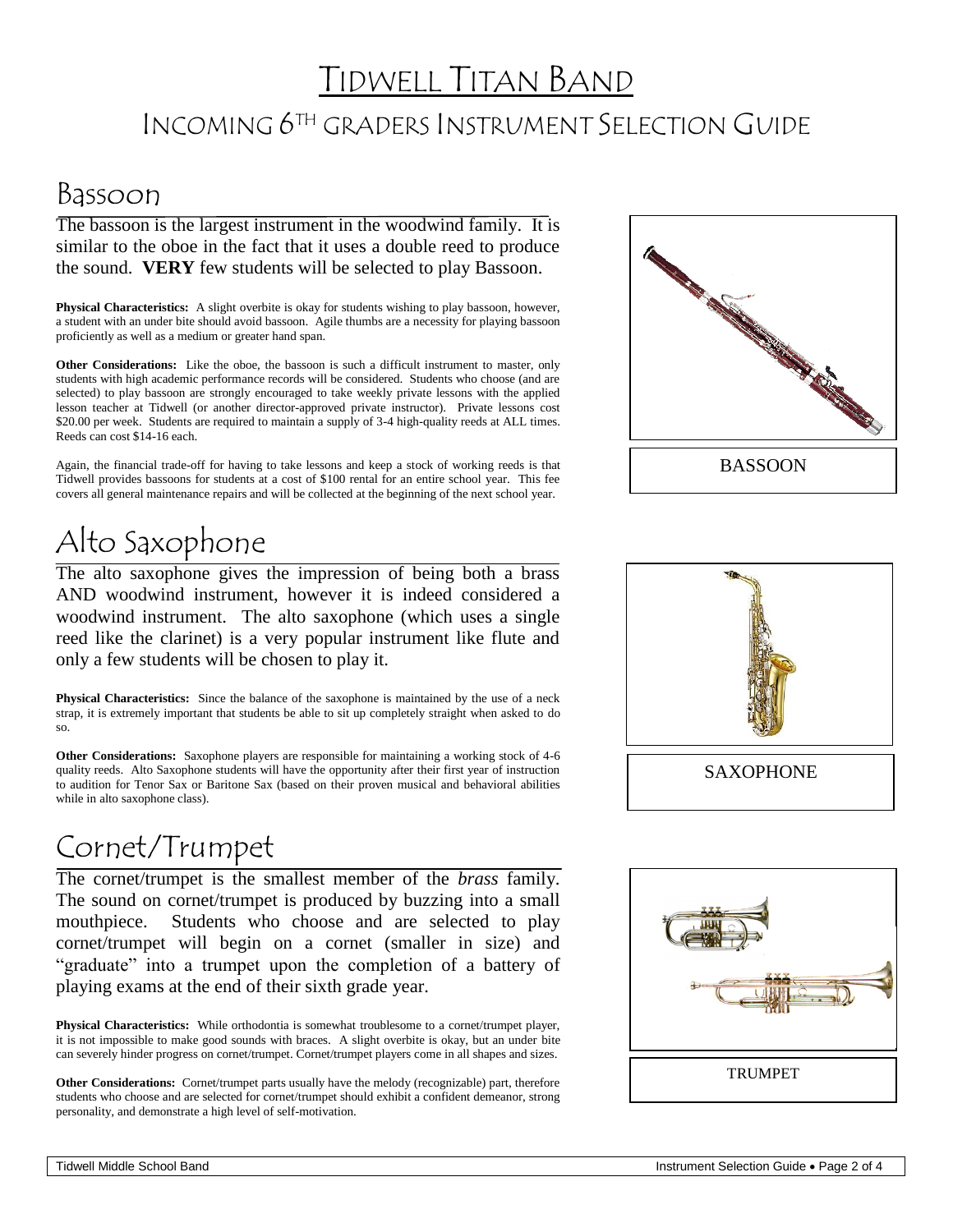## TIDWELL TITAN BAND

### INCOMING 6TH GRADERS INSTRUMENT SELECTION GUIDE

#### French Horn

The French Horn is the also a member of the brass family. The sound of the French Horn is produced by buzzing into a small mouthpiece similar to a trumpet. Students with good musical ears (such as Honor Choir students) should consider French Horn.

**Physical Characteristics:** While orthodontia is somewhat troublesome to a French Horn player, it is not impossible to make good sounds with braces. A slight overbite is okay, but an under bite can severely hinder progress on French Horn. Because the bell of the French horn rests on the knee of the player while playing, it is imperative that a student's upper torso be long enough to accommodate the size of the French Horn to make good sounds and that players be able to demonstrate sitting straight up when asked to do so. The French Horn's valves are manipulated with the LEFT hand.

**Other Considerations:** Because of the difficult nature of French horn notes (mentioned above), students should exhibit GREAT ability to match sung or played pitches by humming or singing. Perhaps this is a good instrument choice for students who have participated in piano lessons or honor choir groups. Students with a history of academic or behavioral problems will NOT be selected for French horn. Tidwell provides French horns for students at a cost of \$100 rental for an entire school year. This \$100 fee covers all general maintenance for the instrument and will be collected at the beginning of the next school year.



#### Trombone

Like the French Horn, trombone players should have good "musical ears". The trombone is played like the other brass instruments (buzzing into a cup-shaped mouthpiece), but uses a slide instead of valves. The slide is not marked or notched and players rely on their memory and listening skills to tell if they are in the EXACT proper location. Students with good musical ears (such as Honor Choir students) should consider Trombone.

**Physical Characteristics:** While some might think that trombone players must have long arms, the truth is there are numerous accommodations that make it possible for students of all shapes and sizes to play. A slight overbite is acceptable, while an extreme underbite would hinder success. Trombone players should have slightly fuller lips than average.

**Other Considerations:** Great trombone playing takes good concentration and study. Many quiet academicians have excelled at trombone.

## Euphonium (Baritone)

The euphonium (you-PHONE-knee-yum) is sometimes known as the baritone. It is a member of the brass family and looks like a small version of a tuba. Its sound is similar to that of a trombone, but it uses valves (like trumpet) instead of a slide (like trombone).

**Physical Characteristics:** Euphonium players should have moderately full lips, but not too full. A SLIGHT overbite is okay, but an underbite would hinder a good sound. The euphonium requires a medium-sized hand span to reach the valves and students should have an above average lung capacity.

**Other Considerations:** Students with an above average amount of orthodontia will find the mouthpiece of the euphonium a bit more comfortable than trumpet or French Horn. Tidwell provides euphoniums for students at a cost of \$100 rental for an entire school year.